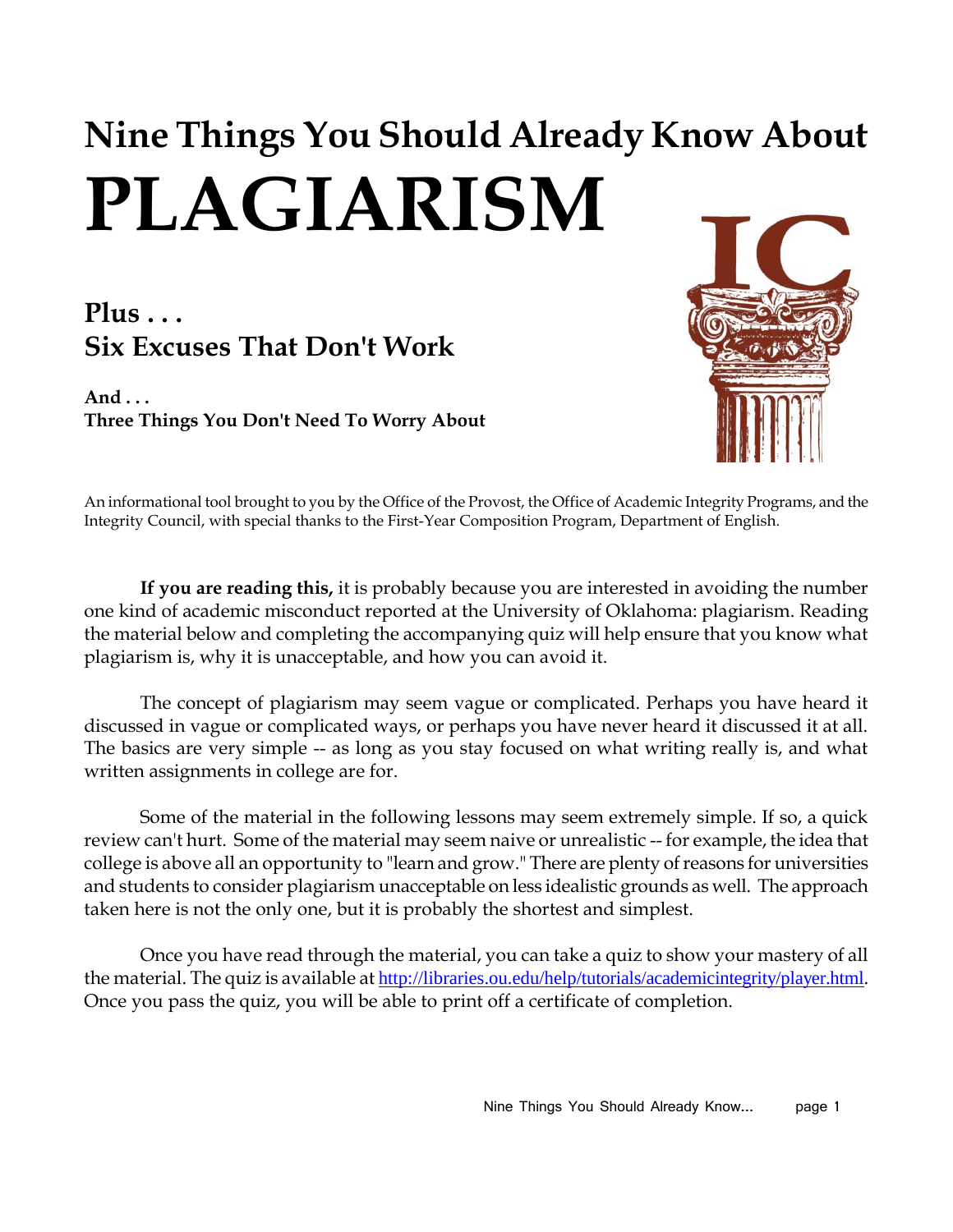# **Nine Things You Should Already Know About Plagiarism**

#### *1. What is the point of writing assignments?*

The point of any writing assignment is to *improve your understanding* of a particular topic or problem, to *help you express* your understanding in writing, and to *let the professor evaluate* how well you can understand and write. As with any academic assignment, the important part of a writing assignment is not the paper itself or the grade you get, but the opportunity to learn and grow.

### The important part of a writing assignment is the opportunity to learn and grow.

#### *2. What is academic misconduct?*

Academic misconduct is cheating. More precisely, it is **any action that a student knows (or should know) will lead to the improper evaluation of academic work.** If the professor does not detect it, academic misconduct *defeats the purpose* of academic work because you are *pretending* to know more or write better than you actually do.

#### *3. What is plagiarism?*

Plagiarism is a form of academic misconduct in which you represent someone else's words or ideas as your own. **The basic expectation in every class is that whatever you write will be your** *own words***, generated from your** *own understanding***.** Therefore it is acceptable to incorporate someone else's words in your paper only if you *clearly indicate* the words are someone else's. (It is also possible to plagiarize other forms of expression -- someone else's computer code, mathematical expressions, technical designs, artistic works, etc. Here we are concentrating on plagiarism of words.)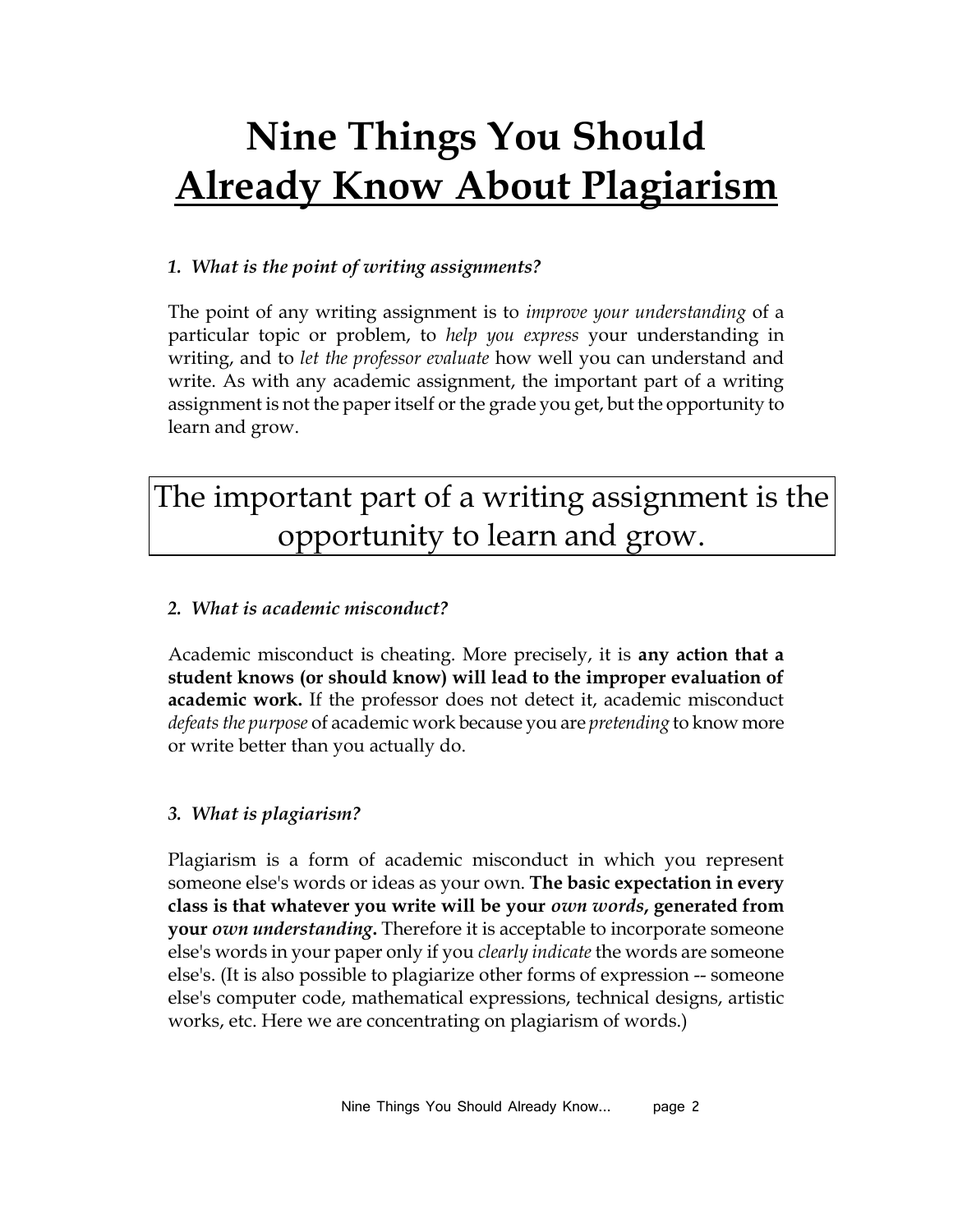#### *4. What's wrong with plagiarism?*

First, plagiarism *defeats the purpose of writing assignments***.** When you substitute someone else's understanding or expression for your own, you avoid the work of using and improving your own expressive ability. Therefore, plagiarism also defeats the university's goal of teaching students to write, not just copy.

### Plagiarism defeats the University's goal of teaching students to write, not just copy.

Second, plagiarism is a form of *lying***,** because the professor is expecting to read your words, not someone else's. Plagiarism **destroys the mutual respect** that should exist between professor and student. Many professors take plagiarism very personally. If you have ever taken your time to teach someone something you consider valuable and then found that your time was wasted, you will understand the feeling.

Third, plagiarism *defeats the purpose of scholarship.* Thus it is unacceptable from all scholars, not just students. The goal of scholarship is to discover, understand, and create. That purpose is defeated when old knowledge is fraudulently presented as original and new. For the same reason plagiarism is also unacceptable in many nonacademic professional fields such as journalism and creative writing.

*Exceptions* **in certain fields do not extend to students.** There are certainly some times in industry and the professions where originality and authorship are not important and it is appropriate to take other people's words without citing them. (For example, an executive might copy text for a business plan without being expected to cite the source, or a lawyer might copy language from one contract to another.) However, even if you are training for such a profession, you are a student who is still learning the craft. Whatever the conventions are in the "real world" of employment, in the real world of teaching and learning you are expected to do your own writing and avoid plagiarism no matter what class you are in.

Sometimes plagiarism is described as a form of *stealing or copyright infringement*. It can be. However, it is always unacceptable to plagiarize, even if the author of the work says you can use it.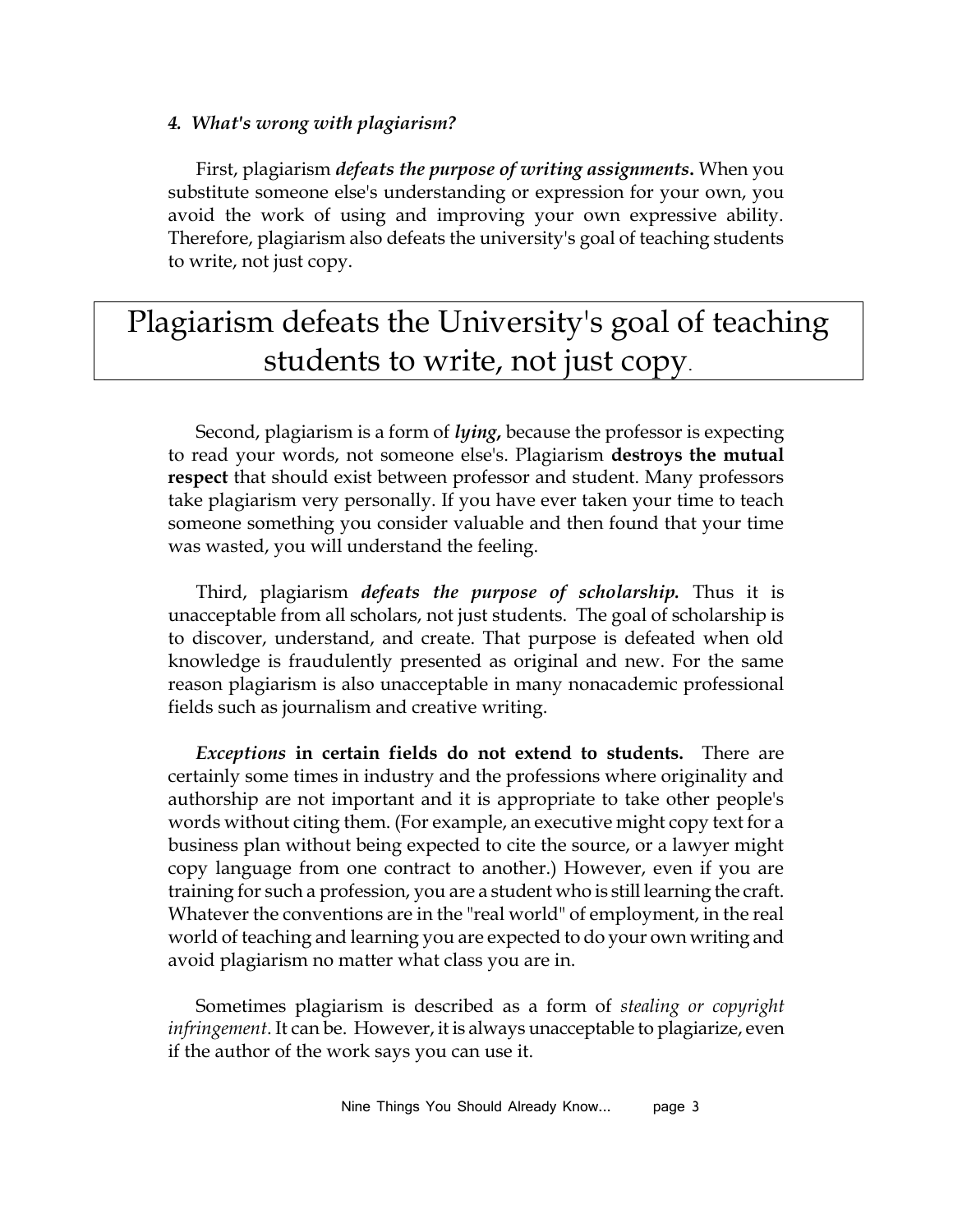#### *5. How do I avoid plagiarism?*

There are three things you need to do to avoid plagiarism: *Think, Write, and Signal*. "Putting in the references" is only one-third of the job.

*Think***.** Think about your paper topic and the research you have done. Make sure you have actually thought about everything in your paper well enough to explain it in your own words. Make sure you start the assignment soon enough to **think and understand, not just research and type.**

*Write***.** Generate your own words to express your own understanding. If you cannot get started, or if you think your words are just too clumsy or inadequate, get help from your professor or the Writing Center. Other people's words should always be a supplement, not a substitute, for your own writing.

*Signal***.** Clearly signal whenever you are using someone else's words, whether you are using them by direct quotation or paraphrase. **Any direct quotation must be indicated by two things:** "quotation marks" (or else "block quotation") plus a "reference" (also called a "citation") to the source. A reference alone is not sufficient to signal a direct quotation. In addition, **when you are writing your own words you will naturally tend to signal a quotation** with an indication in your paper, in your own words, about where the quotation comes from and why you included it -- perhaps because it is well-known, or was written by an expert, or even that it expresses an idea that is particularly mistaken or silly.

### Avoiding plagiarism: Think. Write. Signal.

#### *6. How do quotation marks, block quotations, and references work?*

*Quotation marks* **are a form of punctuation used to indicate that words were said or written by someone else.** Unless you are writing in a foreign language, a quotation mark looks like this: " Put one quotation mark at the beginning of the quotation and another one at the end. Quotation marks are usually used with quotations no longer than 20 or 25 words.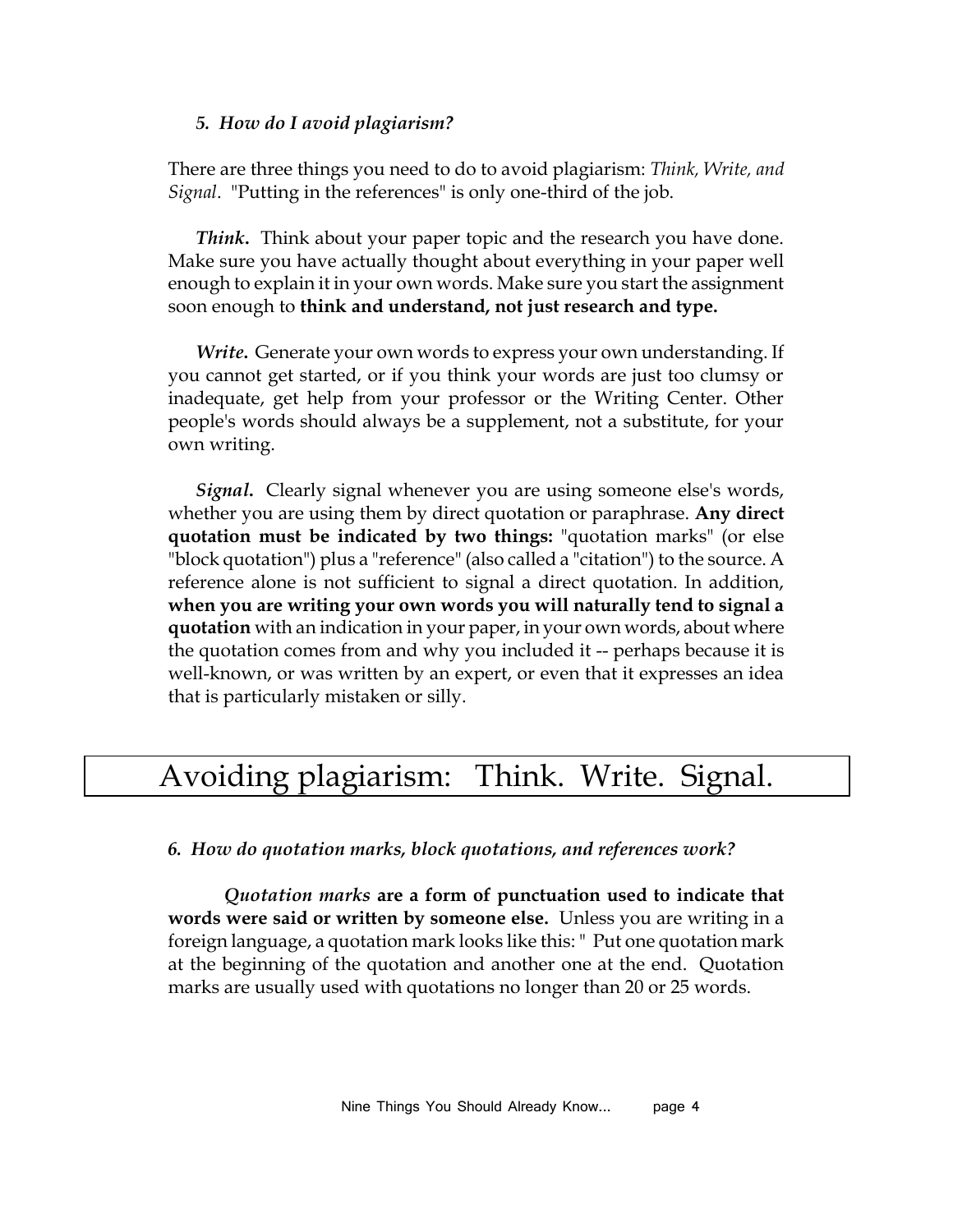**A** *block quotation* **separates a quotation from the rest of the text** by beginning a new line for the quotation, indenting it, then indenting each additional line of the quotation in the same way. "Indenting" means making the line of text farther from the left-hand edge of the paper, usually one inch farther than the rest of the text. Block indentation is usually used with quotations longer than 20 or 25 words. Some systems of citation also require single-spacing and indenting both margins of any block quotation, so be sure to check the appropriate style for your paper.

**A** *"reference" or "citation"* **tells the reader where quoted material comes from.** The most common reference forms are text references, footnotes, and endnotes. Which form you should use depends on what class your paper is for. Text references provide source information within the body of the text, usually in parentheses. Footnotes and endnotes consist of a signal in the text, usually a numeral, that is inserted right after the quotation or paraphrase then is reproduced, along with information about the source, either at the bottom of the page (footnote) or at the end of the paper (endnote). All three kinds of references may be accompanied by an extra page at the end of the paper, usually entitled "Bibliography" or "Works Cited" that lists all of the paper's sources in alphabetical order. Merely including the source in your bibliography is totally insufficient to indicate that a passage quoted from that source is not your own writing.

Your professor may or may not care which citation system you use. For the purpose of avoiding plagiarism, it doesn't matter, as long as you clearly indicate where every quotation and paraphrase comes from.

#### **7.** *What is "paraphrase"?*

**Paraphrase is** *repeating in your own words the thought expressed in someone else's words.* Paraphrase ranges from a *very loose* rewording of the text's basic idea (okay) to a *nearly-identical* version of the words or sentence structure of the original text (not okay). This spectrum means there is no sharp boundary between appropriate and inappropriate paraphrase. **Basically, paraphrase is inappropriate where a reasonable person would say that you have stopped thinking and writing in your own words and are simply restating someone else's thoughts without admitting it.** 

Most commonly, students get in trouble by writing words that stay *too close* to the original for *too long* with *no signal but a reference* to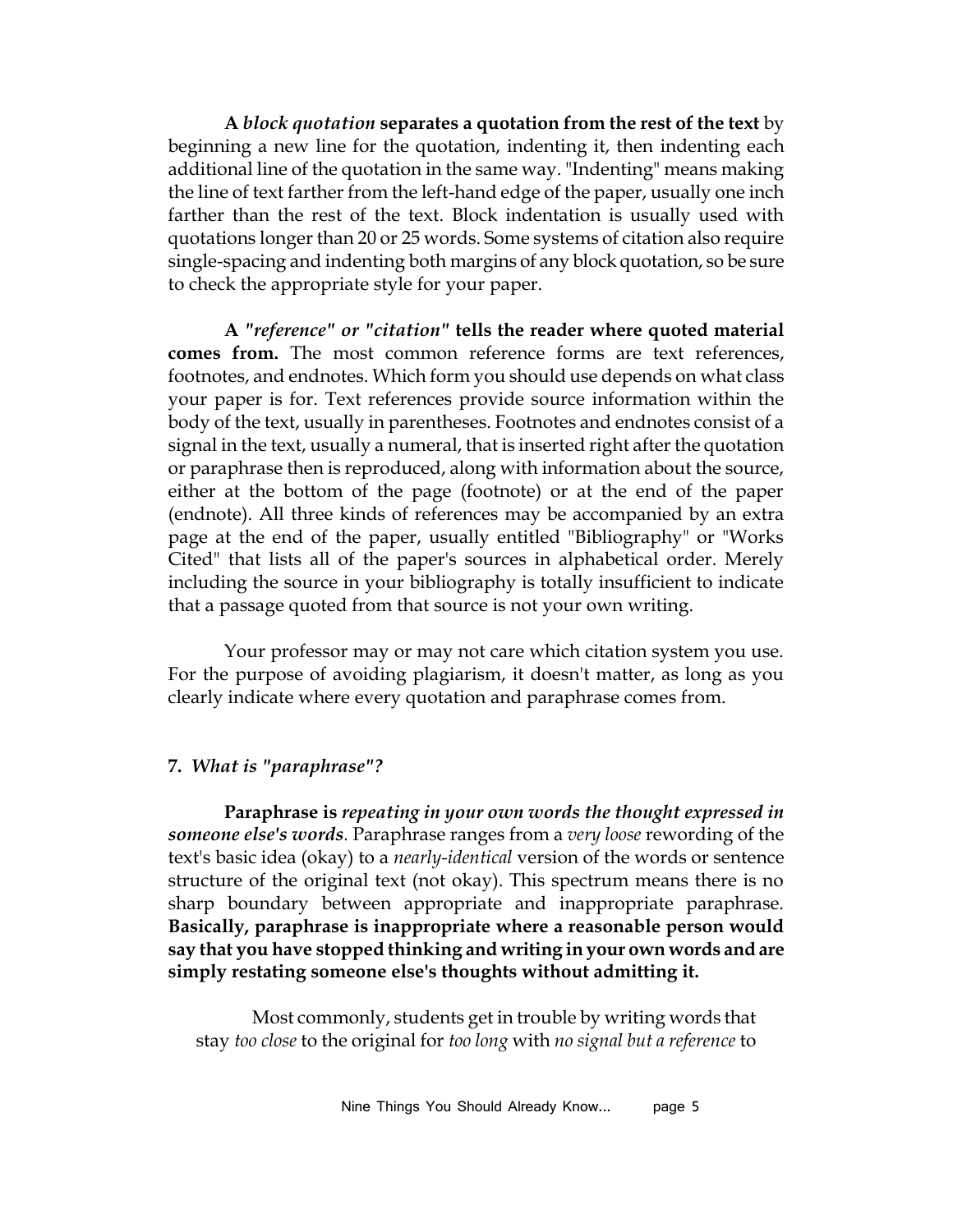indicate the source. Here are three tips to avoid those problems: *Don't stop thinking.* Understand your source well enough to explain

its meaning in your own words. Never paraphrase by copying someone else's words into your paper and then changing them around.

*Keep paraphrase as short as possible***.** If your paraphrase goes over a sentence or two, you've probably stopped writing your own words.

*Signal your source in the text***,** not just with a reference. If you are in a conversation and think someone else's words are important enough to repeat, you ordinarily explain who said it. Similarly, if a source is important enough to paraphrase, it is important enough to mention in your text, not just in a footnote.

Never paraphrase by copying someone else's words into your paper and then changing them around.

#### *8. What are the most common kinds of plagiarism?*

At OU there are three common kinds of plagiarism: whole-paper, cutand-paste, and cut-and-paste with references.

*Whole-paper plagiarism.* In this form of plagiarism, all or most of the student's paper is lifted from another student or a published source, for example the Internet, a book, or a print article. It is especially bad to buy a paper from any source that offers ready-made term papers. Students who have engaged in this form of plagiarism in the past have been expelled from the University.

*Cut-and-paste plagiarism.* In this form of plagiarism, parts of a paper ranging from phrases and sentences to entire paragraphs are taken from the Internet or somewhere else and incorporated into the student's paper with no signal that they are not the student's own expression.

*Cut-and-paste plagiarism with references.* In this form of plagiarism, words or ideas in a paper are included from another source, a reference to the source is included, but there is no quotation signal. Again, the problem is that a reference indicates only that the accompanying text is somehow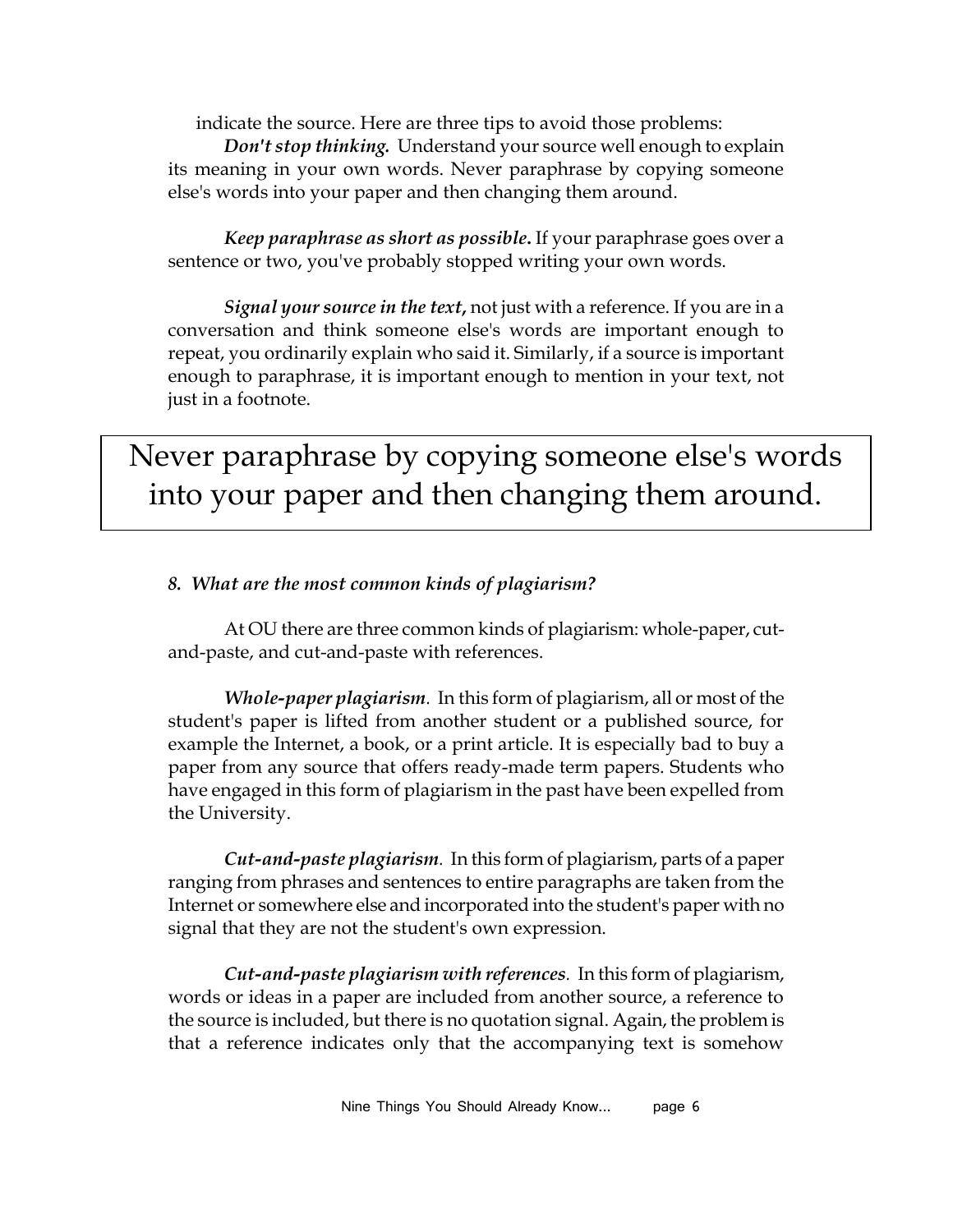derived from or related to the cited source. A reference alone does not show that the text is a direct quotation from that source. Thus a reference alone does not suspend the professor's expectation that the words are your own words. A direct quotation with a reference but without quotation marks is plagiarism.

#### *9. What are the penalties for plagiarism?*

**At OU, acts of plagiarism can receive institutional penalties ranging from a letter of reprimand to required coursework to expulsion.** All academic misconduct offenses also receive grade penalties determined by the instructor. Grade penalties are not restricted to the value of the assignment and may be **up to an F in the course**. Juniors and seniors who plagiarize any significant portion of a paper should expect at least a suspension for a spring or fall semester. Under the right circumstances even freshmen and sophomores may also receive suspensions or even be expelled for plagiarism.

## **Six Excuses That Don't Work**

#### *"But I didn't mean to plagiarize!"*

**"I didn't mean to" is the most common excuse to a charge of plagiarism.** The test in an academic misconduct case is whether the student knew *or should have known* that his or her actions amounted to misconduct. Whether or not you learned them in high school, whether or not you took freshman English, whether or not you ever heard a teacher mention them, as an OU student you are expected to know the basic rules of academic integrity. If those basic rules get broken, you are guilty of academic misconduct.

#### "I didn't mean to" is the most common excuse to a charge of plagiarism.

#### *"But I just forgot to go back and add the references!"*

Another frequently-heard excuse is that the student included material from another source and then either "just forgot to add the references" or else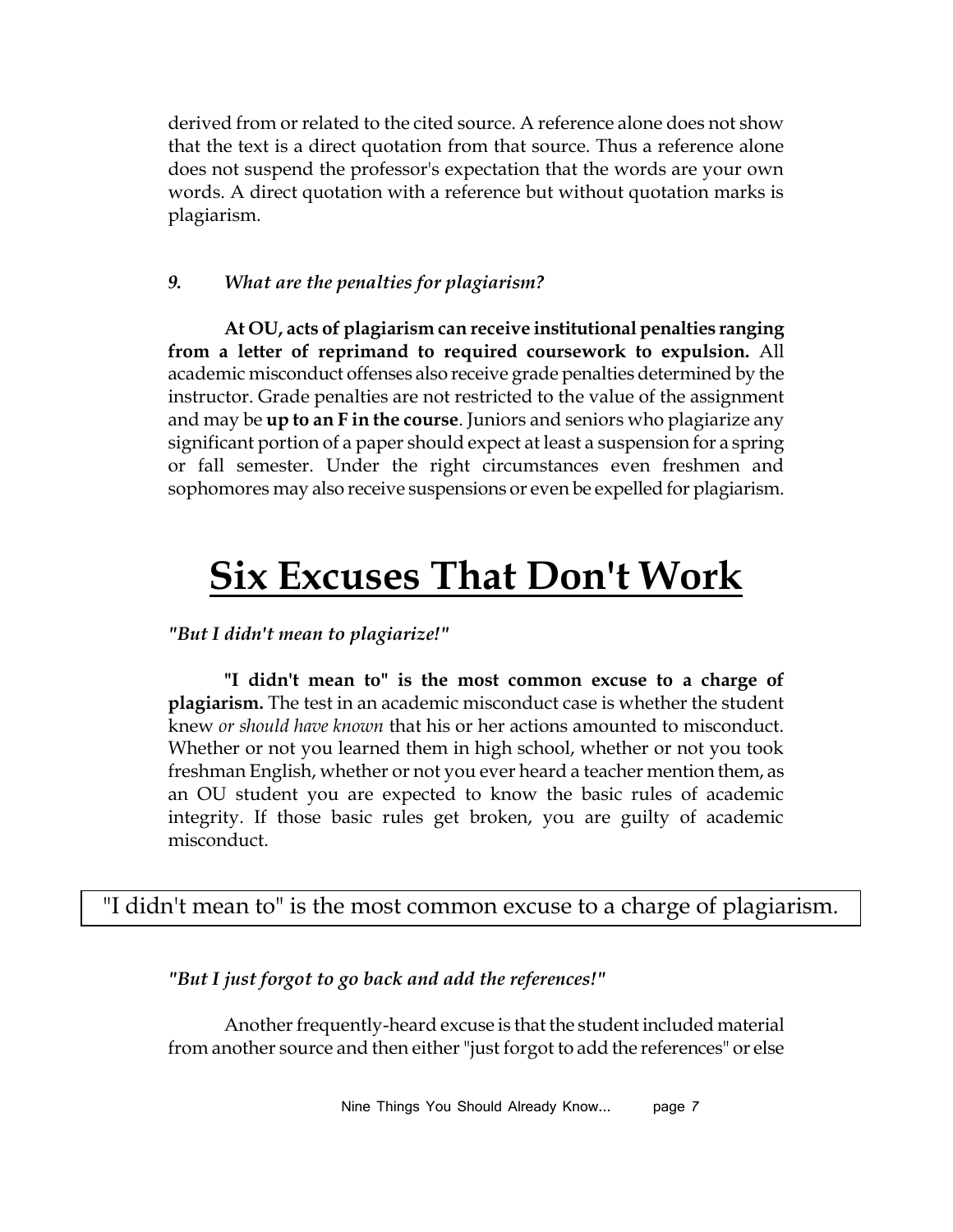put them in but "accidentally turned in the wrong draft." Unless the plagiarism is truly minor, the student would still be in trouble even if such excuses are true. Cut-and-paste papers usually contain lots of directly-quoted material that substitutes for the student's own writing, appears without quotation marks, and lacks any textual indication that the material is quoted. In such cases, the quoted text substitutes for the student's own writing. Merely "adding the footnotes" never cures plagiarism if words have been directly quoted. Curing the plagiarism with footnotes and quotation marks often reveals that the student did a lot of copying but very little actual thinking or writing. **Really curing plagiarism means starting from the beginning: thinking and writing first, quoting and signaling as appropriate.** Stringing together words downloaded or copied from elsewhere has nothing to do with true writing and is never, ever a good way to write even a first draft.

#### *"I just wasn't careful enough to make the writing my own words!"*

Sometimes students "write" a paper not by generating words from their own understanding, but by copying text, then changing a few words so the passage is no longer an exact quotation. This approach is a form of improper paraphrase. It defeats the purpose of the writing assignment, which is to form a real understanding and then express it in one's own words. If the words and structure of the original are changed enough, the end result of the copy-then-change approach may be different enough from the source that it finally becomes your "own," sort of. Usually, that requires far more work than just writing your own words in the first place. Far more often, the work is only superficially different and the result is a charge of plagiarism. Never paraphrase by copying someone else's words into your paper and then changing them around.

#### *"But I'm presenting facts, not ideas."*

Sometimes students think they only need to use their own words for ideas, not facts. Even when it's possible to tell the difference between the two (and it's usually not) **the fact-idea distinction is irrelevant.** Except for clearly-signaled quotations, every bit of any writing exercise needs to reflect the student's own expression of the student's own understanding. Sometimes it may seem that there is only one way to express some things -- highly technical lab procedures, for instance. Don't worry too much about this: once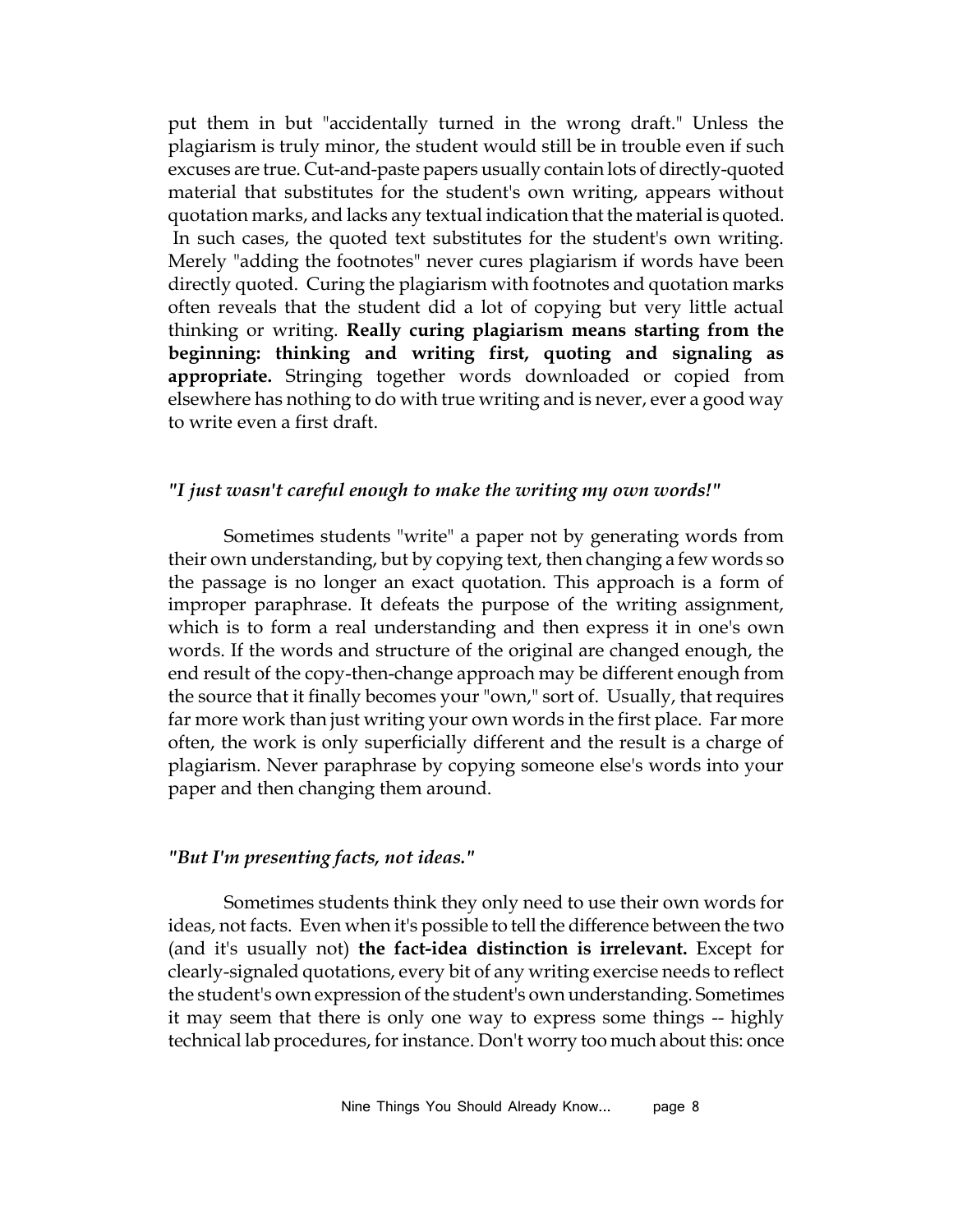you have understood it, put the original source away and rely only on your own understanding when you write your own words. When you write from your own understanding, you will express yourself uniquely enough to avoid plagiarism.

#### *"But this writer said it so much better than I can."*

**Maybe so, but students who only copy will never learn to say anything very well.** This excuse points to another possible problem. In order to write from your own understanding, you must give your understanding a chance to operate. If you limit your research to one source, you might truly start to think there is only one thing to say on a topic, and it has already been said. The cure for that is more research, and more thinking too.

#### *"But plagiarism only applies to term papers or English classes."*

**All writing for any class** is presumed to be the student's own expression of the student's own understanding. Even in open-book, opennote exams, even in highly technical courses, even when the professor says he or she "isn't particular" or "doesn't care" about references, it is always plagiarism to present copied words as the expression of your own understanding. It is still plagiarism if you copy from a source like the class textbook or the professor's website. And although it's not plagiarism if you signal those words appropriately, you should be aware that there is almost no assignment at the college level that can be appropriately completed just by copying large amounts of text.

Using other people's work means understanding it well enough to use it in your own thought and explain it in your own words.

# *And finally…*